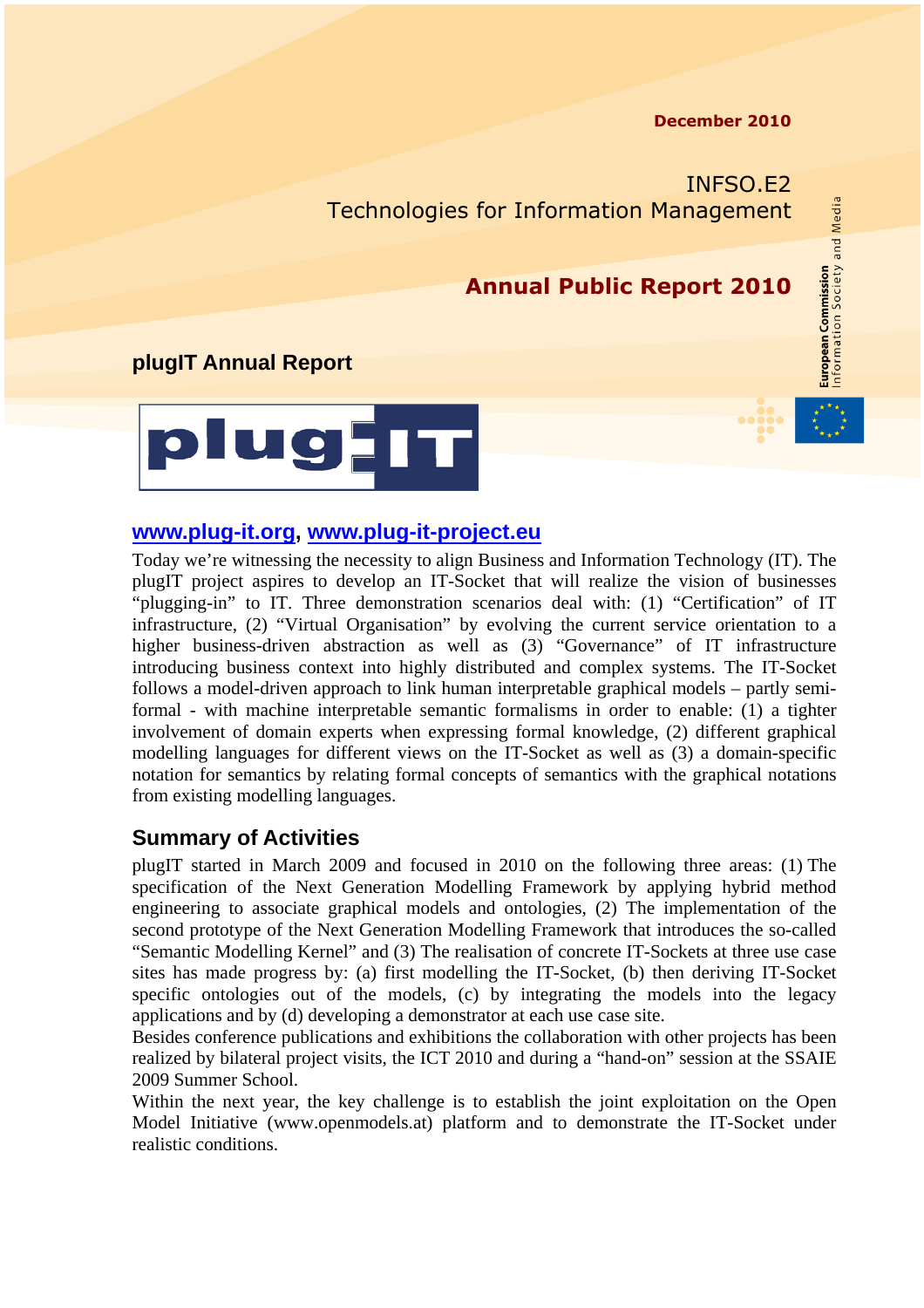# **Specification of the Next Generation Modelling Framework**

The core idea of plugIT is to develop and apply a Next Generation Modelling Framework that uses graphical models as mediators between domain expert and formal ontologies. Based on the IT-Socket at the use cases and a broad collection of modelling languages the Next Generation Modelling Framework has been specified.



**source: www.plug-IT.org/plugITwiki** 

<span id="page-1-0"></span>[Figure 1](#page-1-0) depicts the classification scheme of 52 modelling languages that are provided for the IT-Socket. plugIT lists the according modelling languages for each of the "cubes" in a Wiki that describes the different modelling languages. Based on the according meta-model, each modelling language is associated with an ontology.

Here the consortium distinguishes between (a) the domain ontologies – that describe the domain the users are currently modelling, (b) the modelling language ontologies – that describe the modelling concepts the users are able to use and (c) the model ontologies – that describe the particular perspective of the user considering the two aforementioned ontologies. Hence, each model ontology is a combination of annotations to existing domain ontologies, existing modelling language ontologies and user specific model input.

## **Implementation of the Next Generation Modelling Framework**

The basic axiom of plugIT is that the IT-Socket can be modelled by using a set of different modelling languages. This basic axiom implies that different modelling languages need to be transformed into each other and furthermore different modelling tools need to be integrated into a homogenous modelling framework. The technical integration of different modelling tools follows a service oriented approach for modelling tools that has been implemented in the first prototype. A set of different modelling tools are wrapped as modelling services and registered onto a service middleware. Based on the functional-, the user interface- and the modelling language-requirements the appropriate modelling service is identified and provided.

The second prototype has been developed in 2010 that adds the so-called Semantic Modelling Kernel to the first prototype. The Semantic Modelling Kernel is concerned with (1) Model Processing, such as model validations, (2) Model Language Processing, such as model transformation, (3) Semantic Processing, such as ontology matching and (4) the graphical representations of ontological descriptions..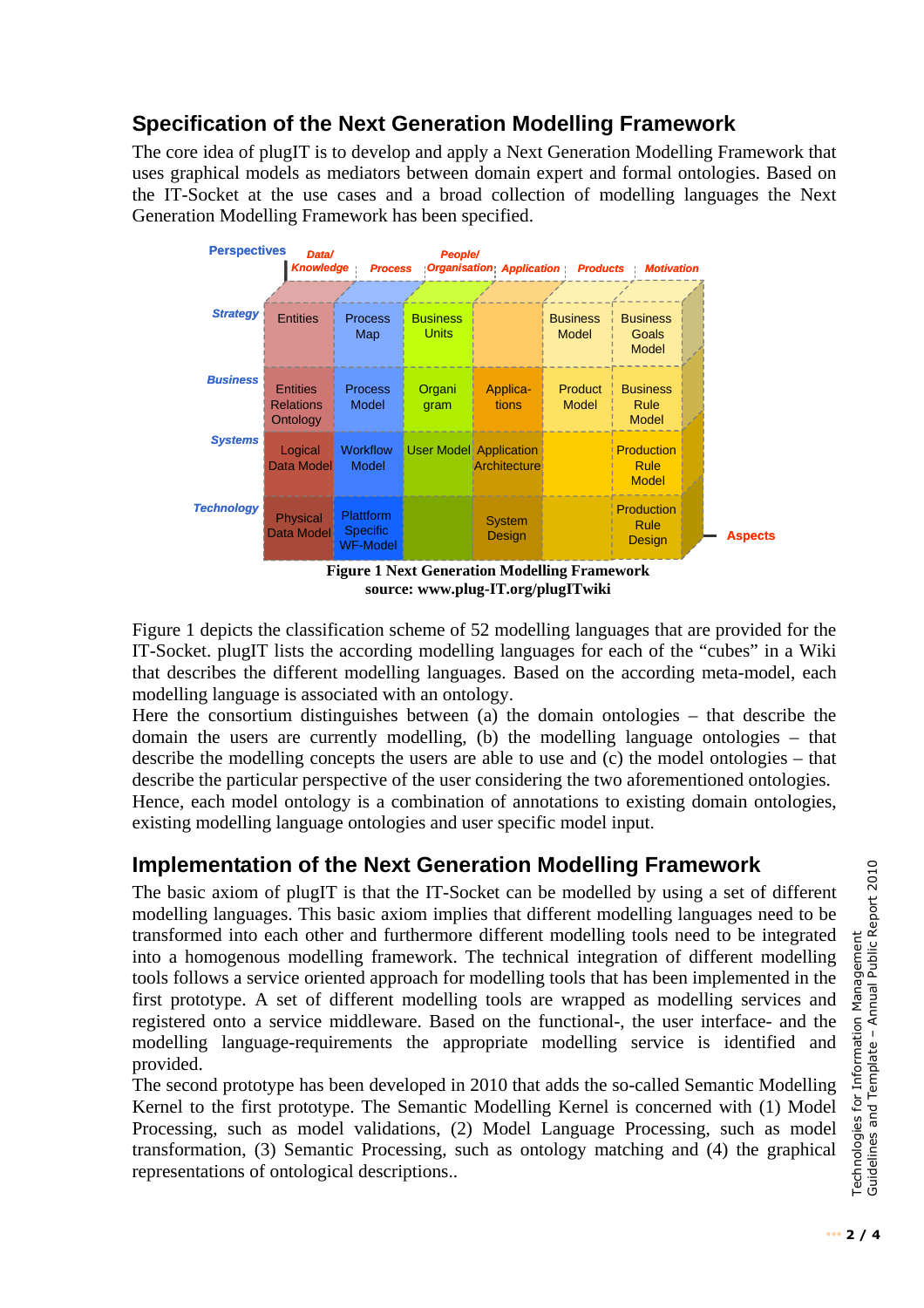

**Figure 2 Prototype of the Next Generation Modelling Framework** 

<span id="page-2-0"></span>[Figure 2](#page-2-0) shows the overall architecture of the Next Generation Modelling Framework. It has to be stressed that the service-oriented approach has been also applied for the Semantic Modelling Kernel, which basically is a set of orchestrated services that include (1) process models, (2) process modelling languages, (3) process semantic or (4) represent ontology concepts. The Semantic Modelling Kernel will be published in the Open Models Initiative (www.openmodels.at) as part of the exploitation.

## **Realisation of the IT-Socket**

plugIT applies the model-driven approach for the realisation of the IT-Socket, hence the use case partners continuously design graphical models to reflect the research findings and to create a model repository that sufficiently externalises the knowledge about the IT-Socket at the use case sites.

In 2010 the use case partners produced a set of about 800 graphical models that describe the different aspects of the IT-Socket and established a laboratory situation for the researchers, although in case of commercial usage, the models will be much more focused.